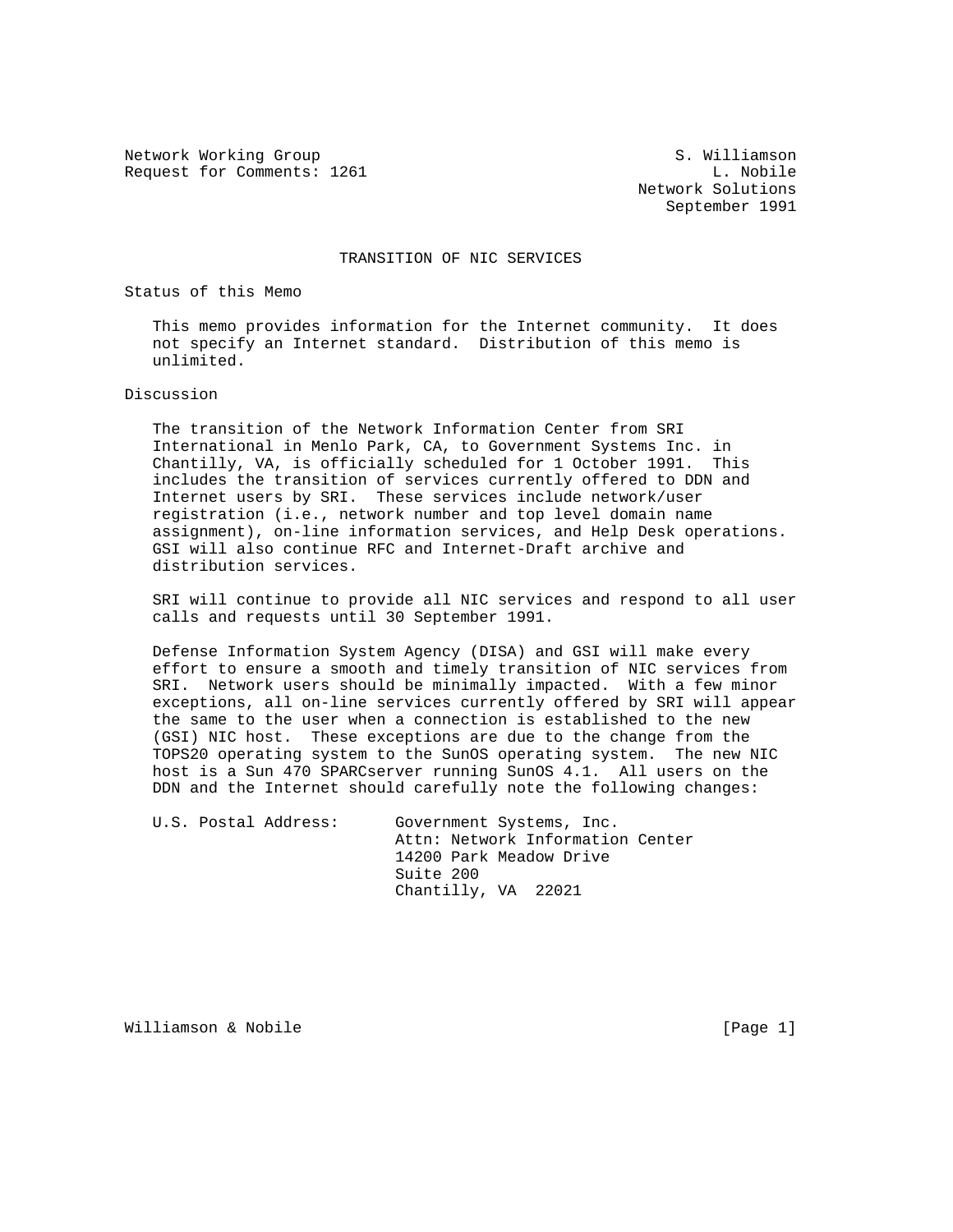Help Desk Telephone Numbers:

 1-800-365-3642 (1-800-365-DNIC) 1-703-802-4535

Help Desk Hours of Operation:

7:00 am to 7:00 pm Eastern Time

Fax Number: 1-703-802-8376

Network Address: 192.112.36.5 (NIC.DDN.MIL)

Root Domain Server: 192.112.36.4 (NS.NIC.DDN.MIL)

 During the period of 26 to 30 September 1991 the ID (WHOIS) database will not be changed. All registration actions for this five day period will be suspended. This action is necessary in order to transfer the master database to GSI. Starting 26 September 1991, all U.S. mail and fax requests should be directed to the GSI address and fax number shown above. All electronic mail requests should continue to be directed to the "HOSTMASTER" and "REGISTRAR" mailboxes at NIC.DDN.MIL. As appropriate, SRI will redirect electronic mail to GSI. On 1 October 1991 all registration activities will resume.

 We hope that the transition and its accompanying changes will not greatly inconvenience network users, and we thank you in advance for your patience and understanding. For general questions regarding the transition, users may call the new NIC Help Desk after September 1, 1991 at 1-800-365-3642/703-802-4535 or send an e-mail message to nic@diis.ddn.mil.

Security Considerations

Security issues are not discussed in this memo.

Williamson & Nobile **Example 2** and the contract of the contract of  $[Page 2]$